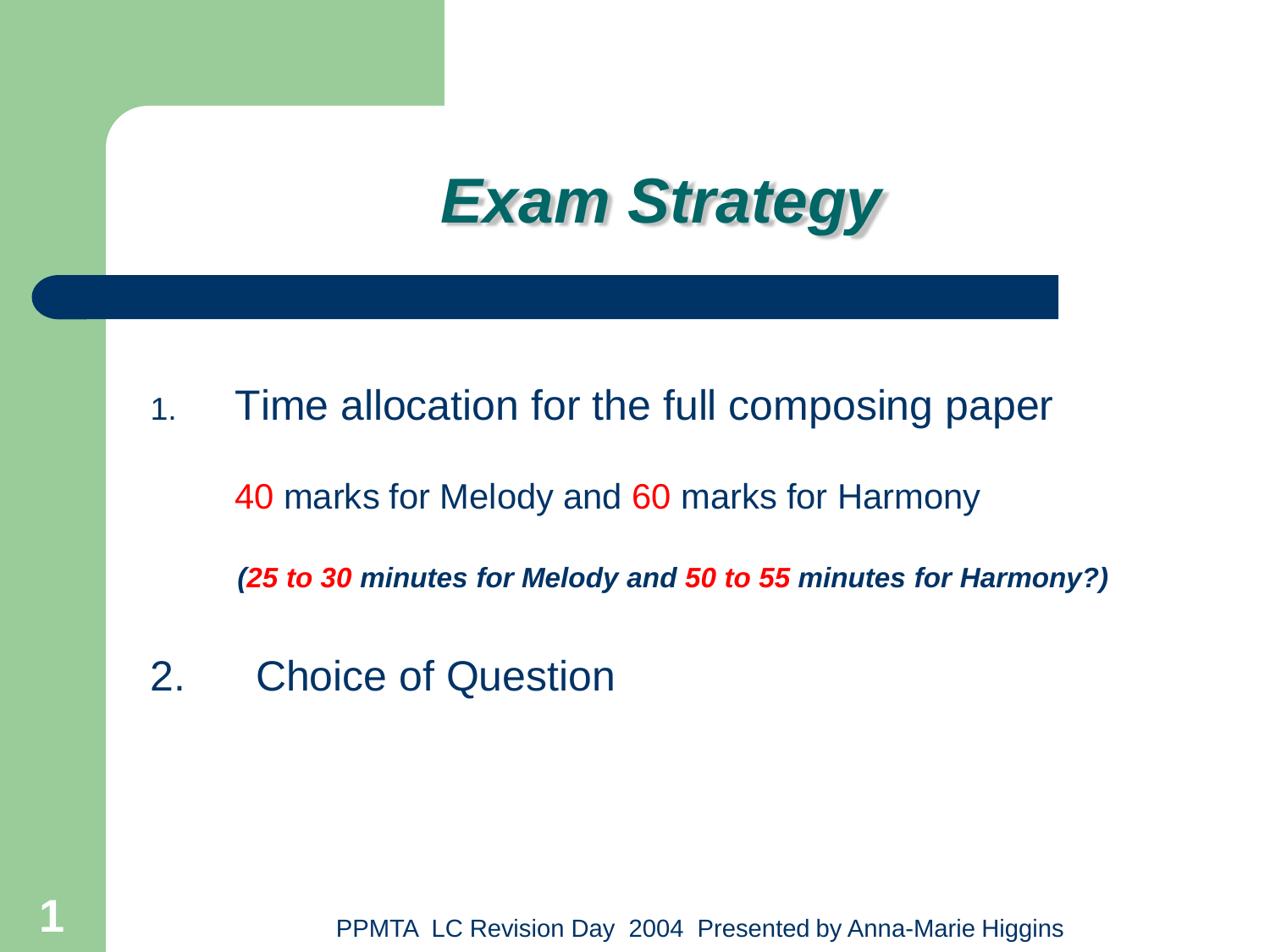# *Harmony Section*

## Q4 Chords given

- add melody
- add bass

#### Q5 Melody given

- insert chord symbols
- add bass

### Q6 Melody given

- insert chord symbols
- add higher melody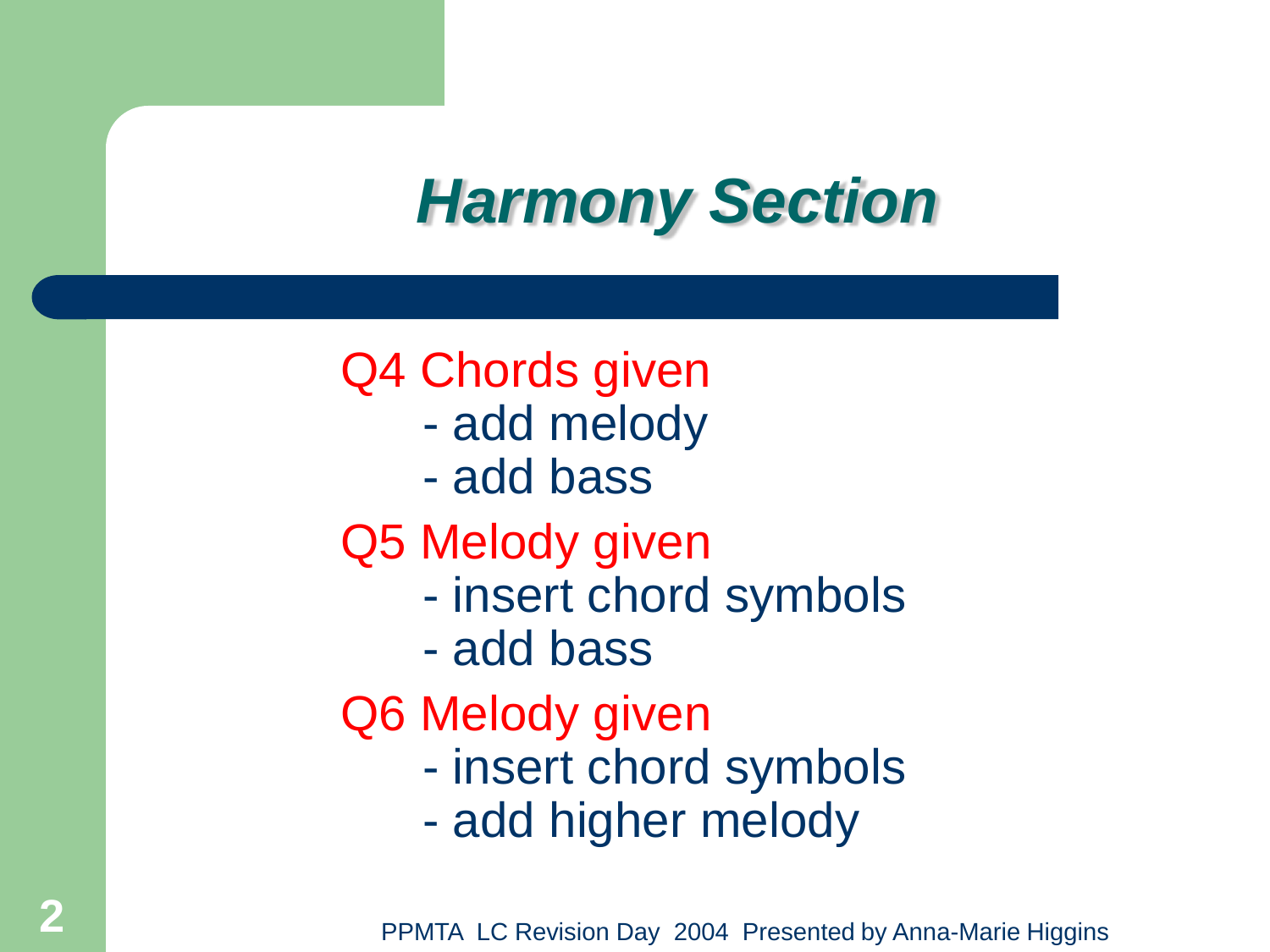# *Syllabus Requirements (HL)*

- $\rightarrow$  Key Signatures Major & Minor keys up to 4#s & 4bs
- **→ Root Position Chords** Major Keys: I V IV ii vi Minor Keys: I V VI iv
- **→ First Inversion Chords** Major Keys: Ib Vb IVb iib Minor Keys: ib Vb ivb iib°
- $\rightarrow$  Dominant 7<sup>th</sup> & Cadential 6/4 (Ic V I) Stock Progressions only
- → Non-Chord Notes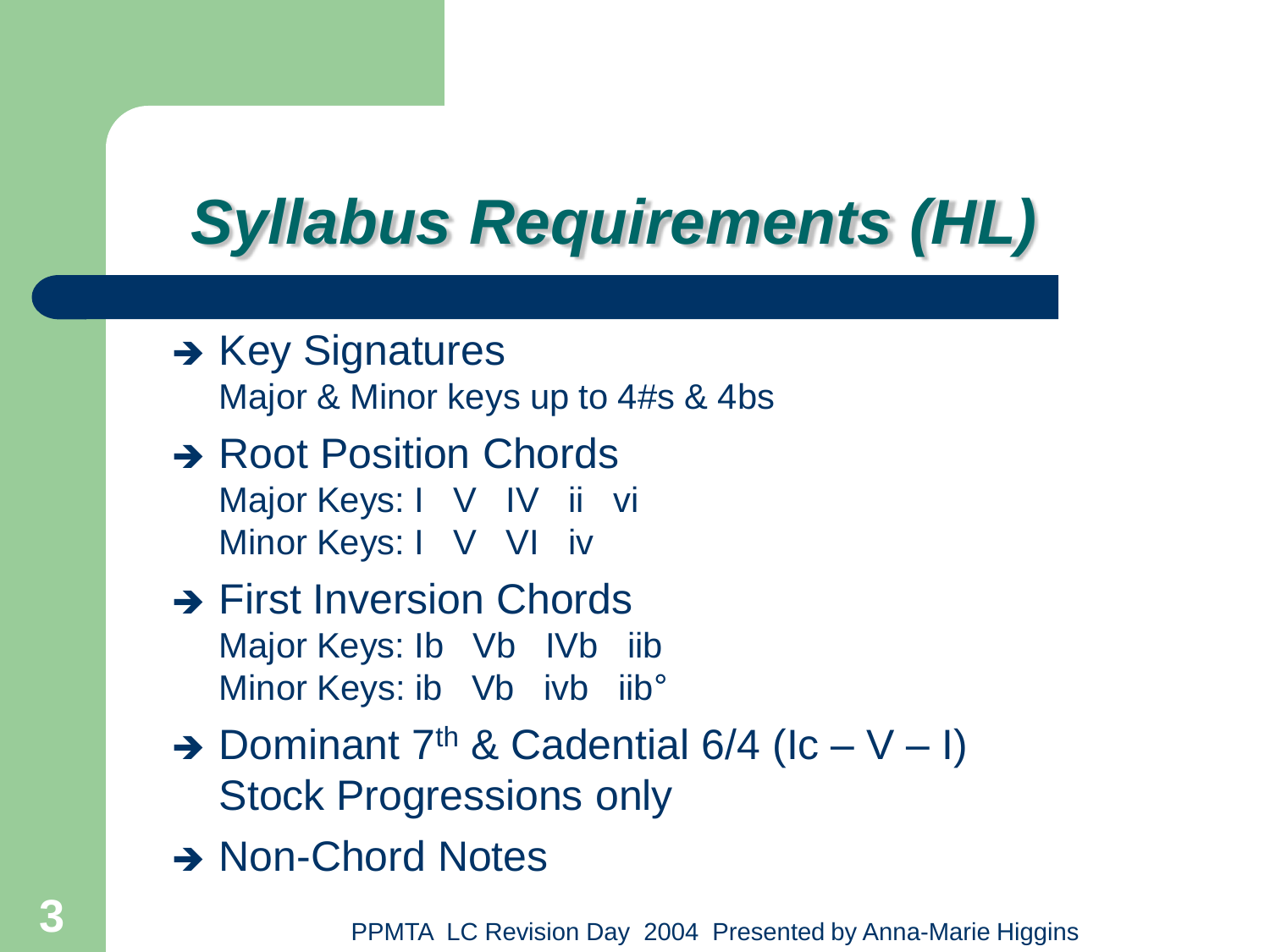#### *Notation Roman Numerals*

**→ Root Positions** Major Chords: I IV V V7 Minor Chords: i ii iv vi *(Diminished Chord: ii° and vii° are not used)*

 $\rightarrow$  Inversions

Ib IVb Vb V7b ib iib ivb *ii°b is fine* Ic ic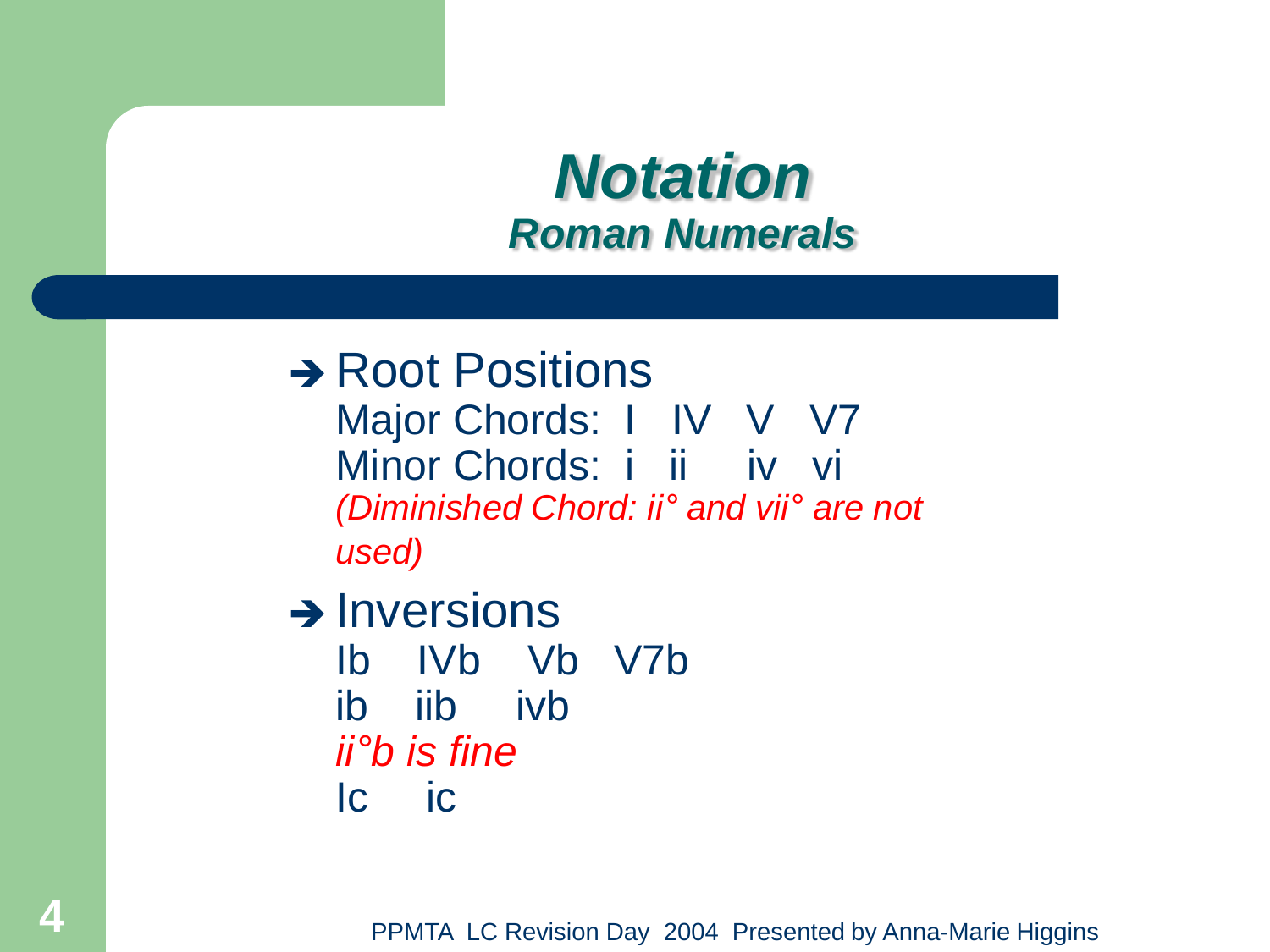### *Notation Backing Chords*

- **→ Chord Symbols** Major Chords: B Minor Chords: Bm (Bmin) *(Diminished Chord: Bdim – not used)*
- **→ Alternate Bass (Inversions)** C/E Bb/D D7/F# Am/C Cm/Eb *Bdim/D* F#dim/A C/G Am/E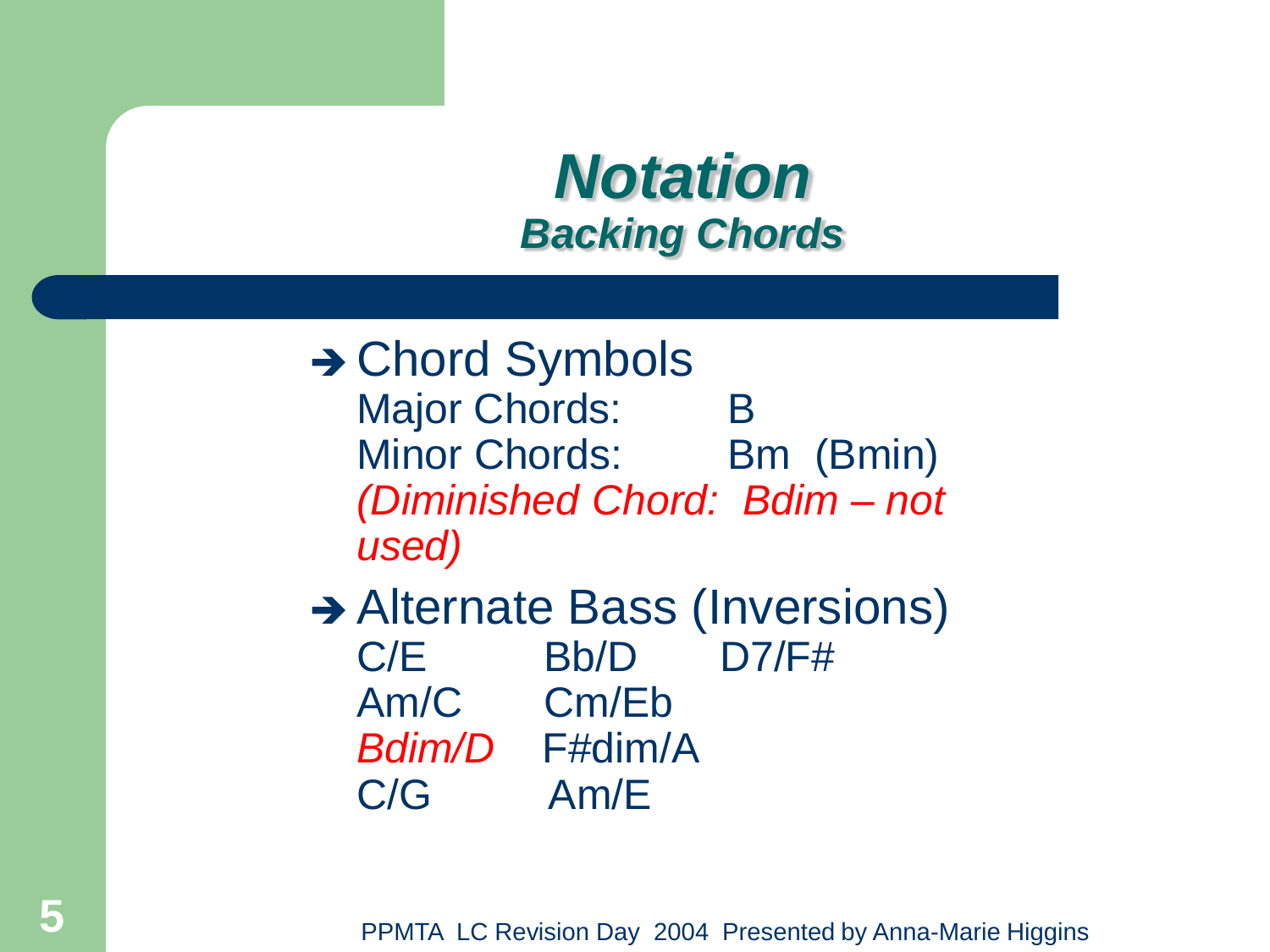

- $\rightarrow$  [Key signatures –](http://www.clubi.ie/amhiggins/18_keys.htm) [Major and Minor](http://www.clubi.ie/amhiggins/18_keys.htm)
- → Type of chords in Major and Minor keys
- $\rightarrow$  Distinguish between harmony and non-harmony notes
- → Good chord progressions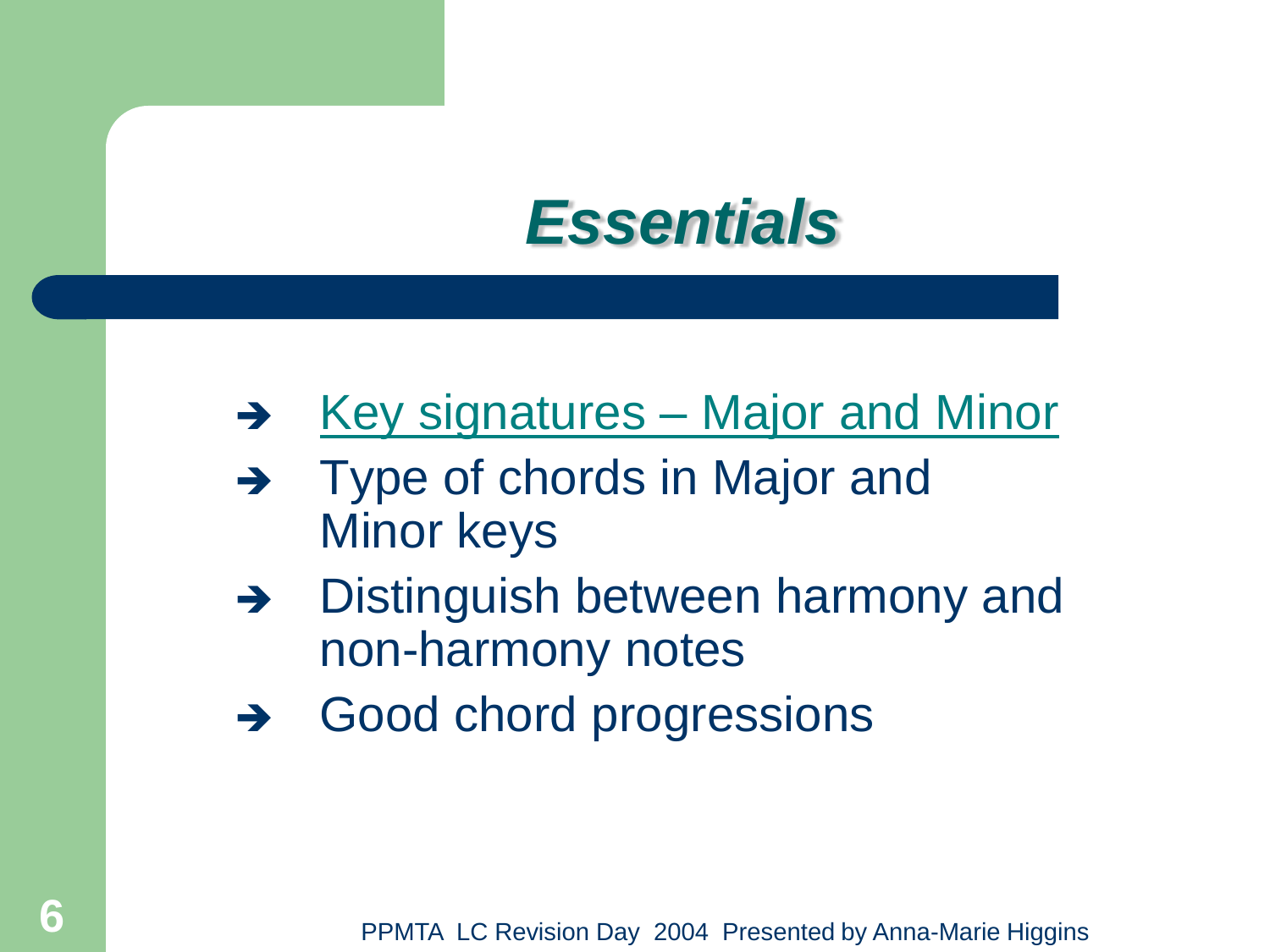# *Minor Keys*

- 1. ii° is not used in Root Position
- 2. Raise the leading note
- 3. Avoid  $6<sup>th</sup>$  to  $7<sup>th</sup>$  note melodically  $[1 - t - d - r - m - f - se - l']$
- 4. This affects
	- the Melody and Bass in Q4
	- the Bass in Q5
	- the Melody in Q6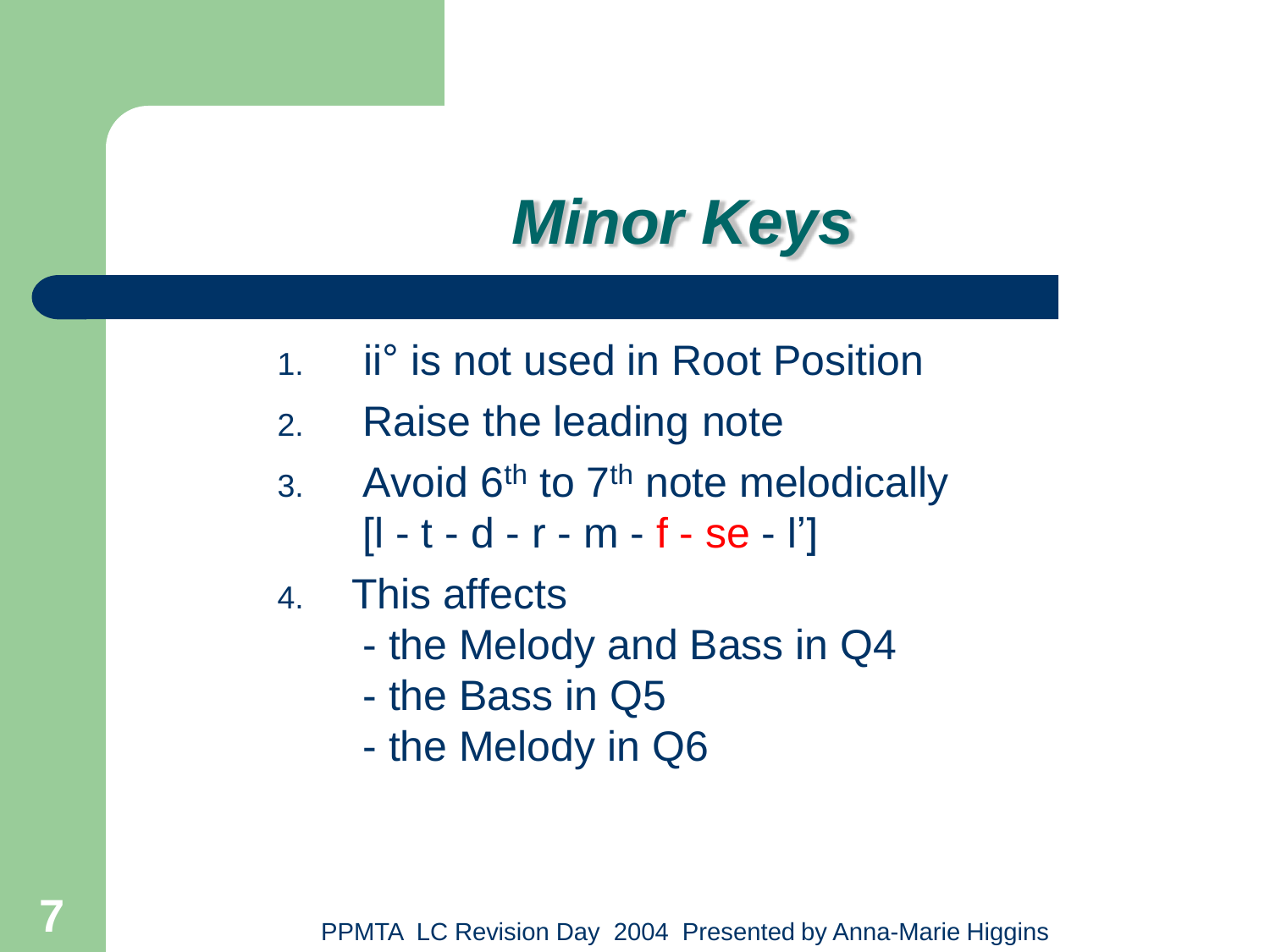# *Last year's mistakes (1)*

#### *Chord Progressions*

- → Non-recognition of cadence points
- $\rightarrow$  Incorrect use of V7
- $\rightarrow$  Incorrect use of iii (not on course)
- A Incorrect use of 1<sup>st</sup> inversions
- $\rightarrow$  Not filling in boxes above a rest in melody
- A Not using lower case Roman numerals for minor chords
- $\rightarrow$  Omitting the suffix
- $\rightarrow$  Incorrect use of 2<sup>nd</sup> inversions
- $\rightarrow$  Incorrect plotting of chords in the chord bank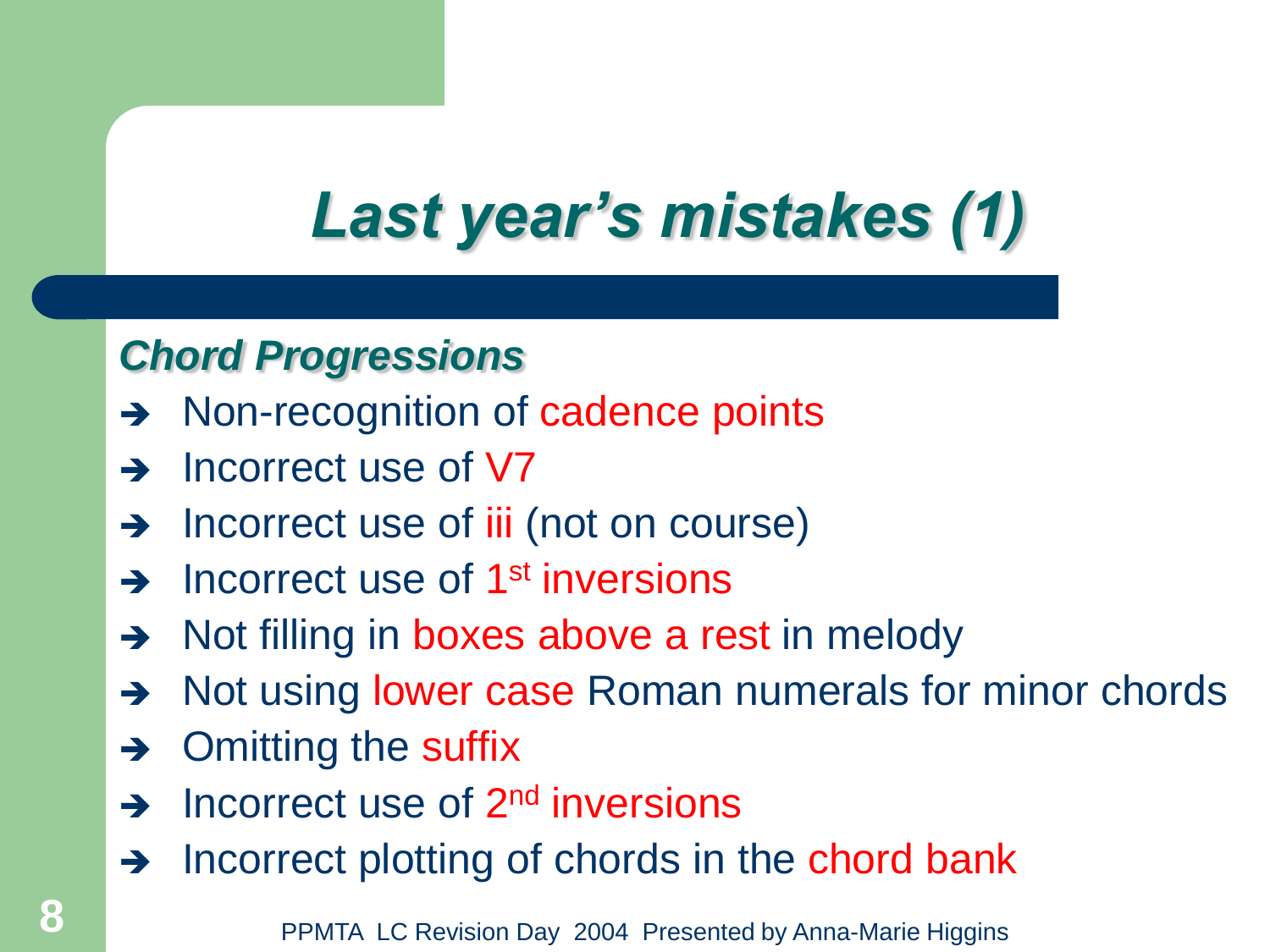# *Last year's mistakes (2)*

#### *Melodic Writing*

- $\rightarrow$  Lack of melodic development (Q4)
- $\rightarrow$  No points of climax (Q4)
- $\rightarrow$  Unmusical bass line (Q5)
- → Poor [alignment](http://www.clubi.ie/amhiggins/Alignment.htm) (Q4, Q5 and Q6)
- $\rightarrow$  Not continuing bass in given style (Q5)
- $\rightarrow$  Not avoiding the augmented 2<sup>nd</sup> in a minor melody
- *The best notes for approaching / quitting the raised 7th are l, m and t (Q4)*
- $\rightarrow$  Omitting the accidental when in the minor key (Q4)